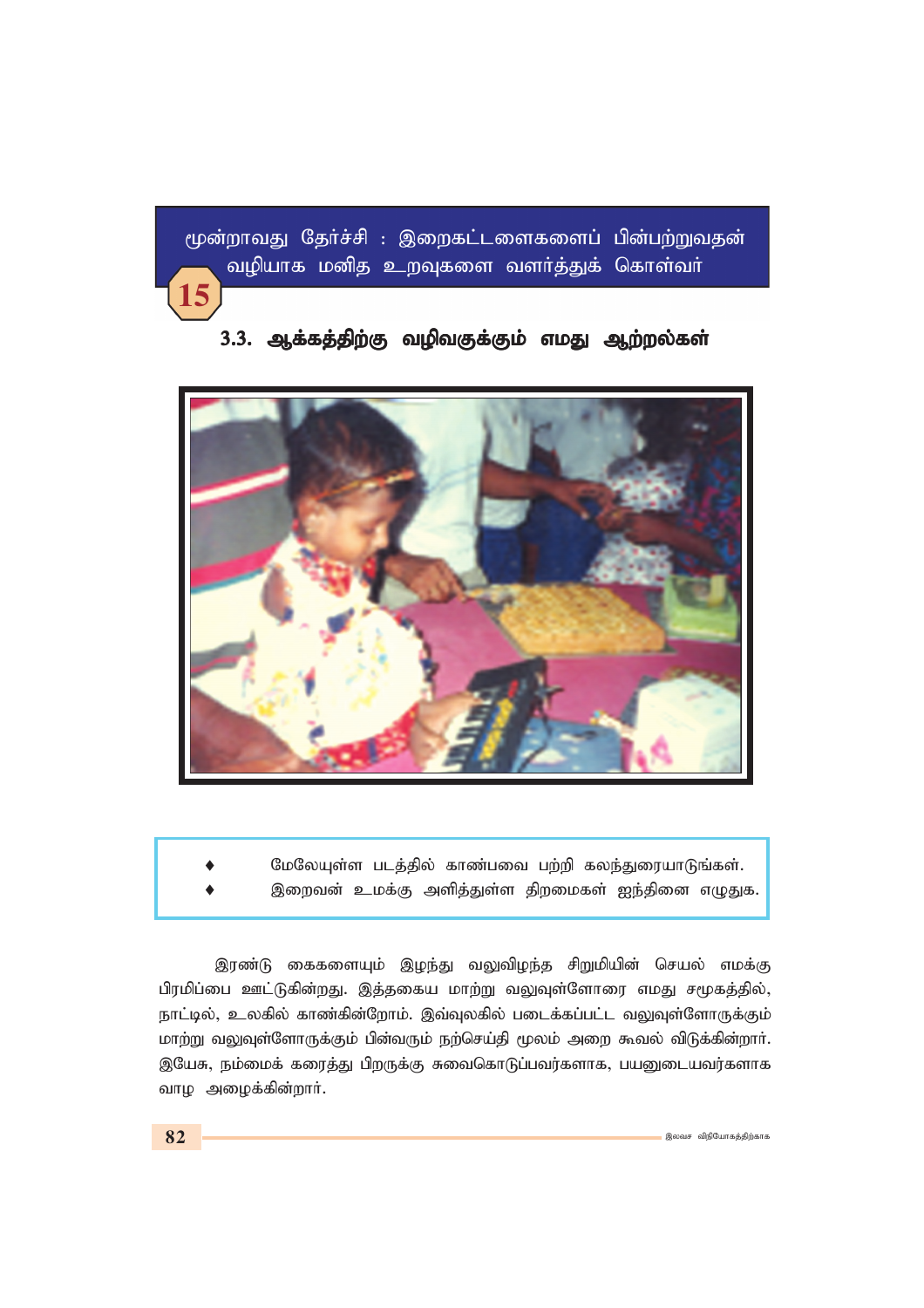நீங்கள் மண்ணுலகிற்கு உப்பாய் இருக்கிறீர்கள். உப்பு உவர்ப்பற்றுப் போனால் எதைக் கொண்டு அதை உவர்ப்புள்ளதாக்க முடியும்? அது வெளியில் கொட்டப்பட்டு மனிதரால் மிதிபடும்; வேறு ஒன்றுக்கும் உதவாது. *kj;. 5:13*

உப்பு முக்கியமான ஒன்று. உப்பு கரைந்து சுவை தருகின்றது. நாமும் அடுத்தவர் நலனுக்காக உழைக்க வேண்டும். கிறிஸ்தவ வாழ்வு தியாகம் நிறைந்தவாழ்வு எனவே அர்த்தமுள்ள தியாகம் நிறைந்த செயல்களால் நமது குடும்பத்திற்கு பாடசாலைக்கு, பங்கிற்கு நன்மை செய்ய முடியும்.



நீங்கள் உலகிற்கு ஒளியாய் இருக்கிறீர்கள். மலைமேல் இருக்கும் நகர் மறைவாயிருக்க முடியாது. எவரும் விளக்கை ஏற்றி மரக்காலுக்குள் வைப்பதில்லை. மாறாக விளக்குத் தண்டின் மீதே வைப்பர். அப்பொ<u>ழுத</u>ு தான் அது வீட்டிலுள்ள அனைவருக்கும் ஒளி தரும். இவ்வாறே உங்கள் ஒளி மனிதர் முன் ஒளிர்க! அப்பொழுது அவர்கள் உங்கள் நற்செயல்களைக் கண்டு உங்கள் விண்ணகத் தந்தையைப் போற்றிப் புகழ்வார்கள்.

*(kj;.5:14-16)*

நாம் விளக்கைப் போன்று பிறருக்குப் பயன்படுபவர்களாக வாழவேண்டும் என இயேசு எமக்கு எடுத்துரைக்கின்றார். எம்மிடமிருந்து பயனடைந்த அனைவரும் வானகத் தந்தையைப் போற்றுவர். அவரை மகிமைப்படுத்துவர். அத்துடன் எமது திறமைகளை வெளிக்கொணர்ந்து செயற்படும் போது இறையாட்சிக்கு சான்று பகர்பவர்களாவோம்.

பிரபலமான மேதைகள் தங்களது திறமைகளைப் பயன்படுத்தி உலகை ஓளிர்வித்தார்கள். இவ்வுலகில் நாம் பெற்றுக்கொண்ட திறமைகளை அர்த்தமுள்ள முறையில் சமூக வளர்ச்சிக்காகப் பயன்படுத்துவோம்.

 $\widehat{\phantom{m}}$ 

 $\overline{\tau}$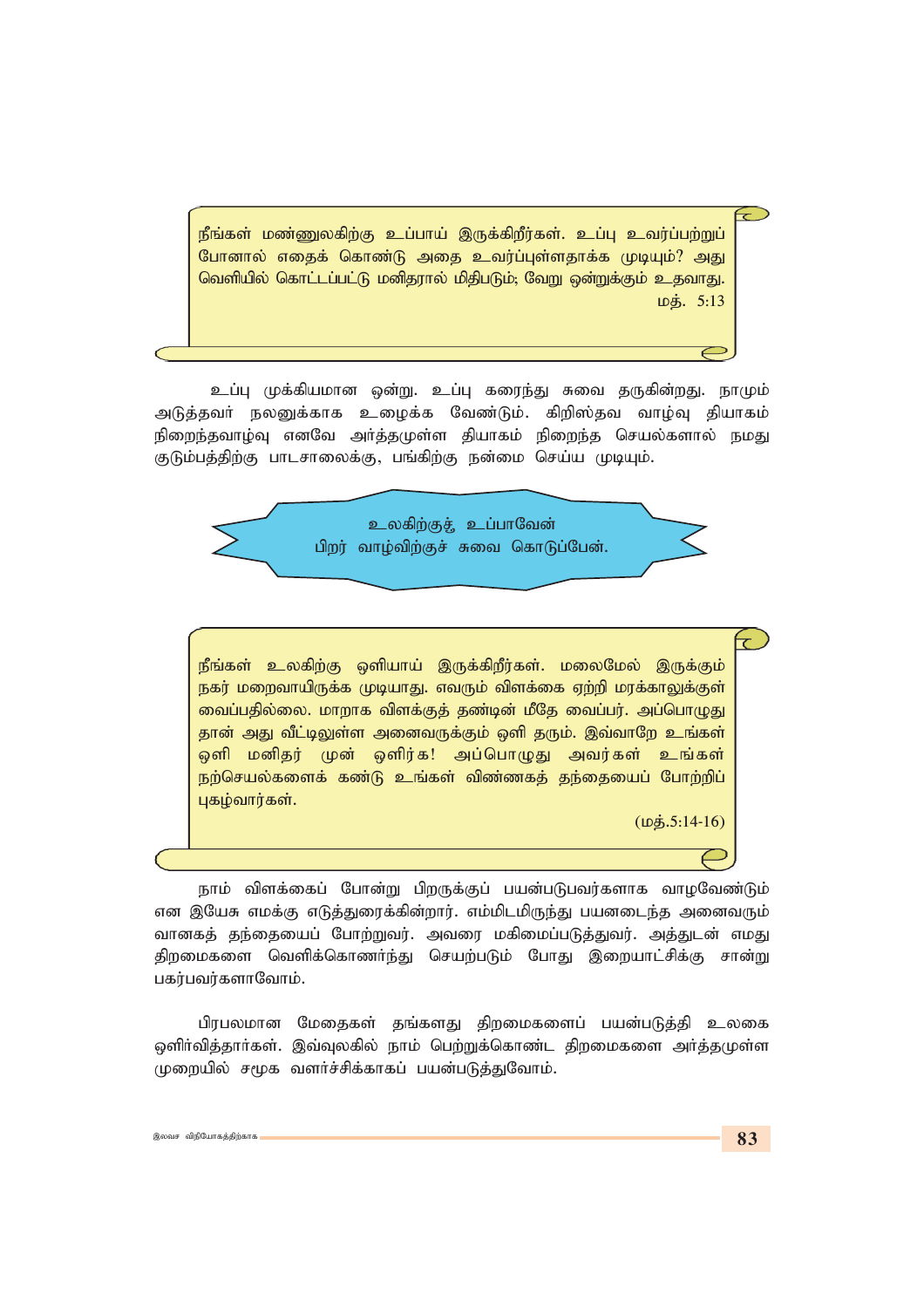

ஒளியாய்ப் பொழிந்தவனே வழியென மொழிந்தவனே எழுவாய் வாழ்வினிலே

வாழ்க்கை நூலை வரையும் காலை வார்த்தை தேடி நின்றேன் இறை வார்த்தையான நீயே வான வார்த்தையை வழங்கிடுவாய் எந்தன் வாழ்க்கையாய் விளங்கிடுவாய்

## செயற்பாடு:

உமது வீடு, வகுப்பறை, ஆலயம் போன்றவற்றில் உப்பாக உலகின் ஒளியாக எவ்வாறு செயற்படுவீர்?.

| வீடு | வகுப்பறை | பங்கு ஆலயம் |
|------|----------|-------------|
|      |          |             |
|      |          |             |
|      |          |             |
|      |          |             |

- எம்மிடம் உள்ள திறமைகளை இனங்காண்போம்:
	- இனிமையாகப் பாடுதல்
	- சொல்வளத்துடன் பேசுதல்
	- திறமையாக விளையாடுதல்
	- ♦ *............................................................................................*
	- ♦ *............................................................................................*
	- ♦ *............................................................................................*
	- ♦ *............................................................................................*
		- ♦ *............................................................................................*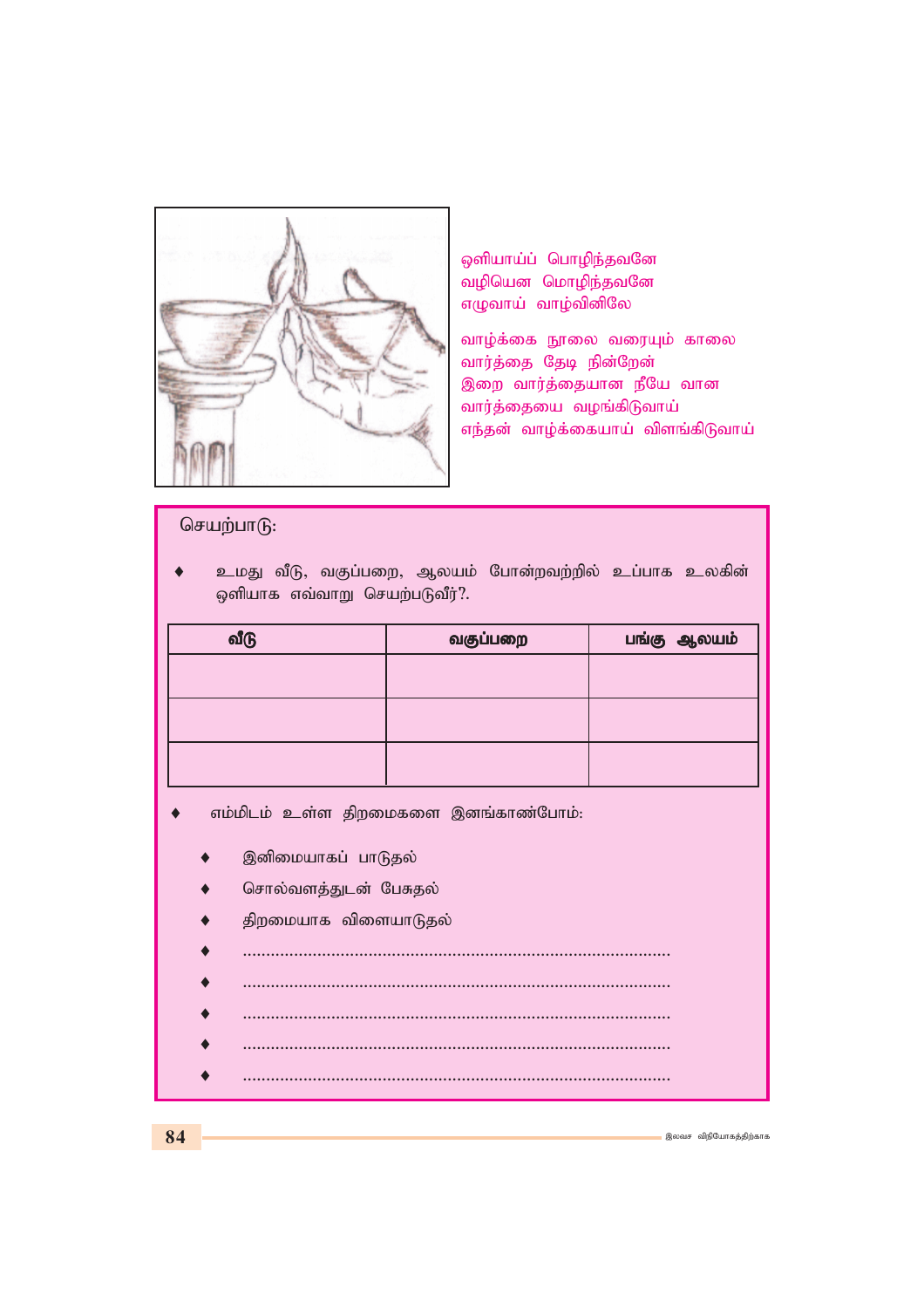இயேசு எருசலேமை நெருங்கி வந்துகொண்டிருந்தார். அவர் சொன்னதைக் கேட்டுக்கொண்டிருந்தவர்கள் இறையாட்சி உடனடியாகத் தோன்றப்போகிறது என்று நினைத்தார்கள். அப்போது இயேசு மேலும் ஓர் உவமையைச் சொன்னார்: உயர் குடிமகன் ஒருவர் ஆட்சியுரிமை பெற்றுவரத் தொலை நாட்டிற்குப் போகப் புறப்பட்டார். அப்போது அவர் தம் பணியாளர்கள் பத்துப் பேரை அழைத்து, பத்து மினாக்களை அவர்களிடம் கொடுத்து அவர்களை நோக்கி, நான் வரும் வரை <u>இவற்றை வைத்து வாணிகம் செய்யுங்கள் என்று சொன்னார்.</u> அவருடைய குடிமக்களோ அவரை வெறுத்தனர். எனவே, இவர் அரசராக இருப்பது எங்களுக்குத் விருப்பமில்லை என்று சொல்லித் தூது அனுப்பினர். இருப்பினும் அவர் ஆட்சியுரிமை பெற்றுத் திரும்பி வந்தார். பின்னர் தம்மிடம் பணம் வாங்கியிருந்த பணியாளர் ஒவ்வொருவரும் ஈட்டியது எவ்வளவு என்று அறிய அவர் அவர்களைக் கூப்பிட்டு அனுப்பினார்.

முதலாம் பணியாளர் வந்து, ''ஐயா, உமது மினாவைக் கொண்டு பத்து மினாக்களை சேர்த்துள்ளேன் "என்றார். அதற்கு அவர் அவரிடம்,  $\lq$ நன்று, நல்ல பணியாளரே, மிகச் சிறிய பொறுப்புகளில் நம்பிக்கைக்கு உரியவராய் இருந்தீர். எனவே பத்து நகர்களுக்கு அதிகாரியாய் இரும் 'என்றார். இரண்டாம் பணியாளர் வந்து, 'ஐயா உமது மினாவைக் கொண்டு ஐந்து மினாக்களை ஈட்டியுள்ளேன்' என்றார். அவர், 'எனவே நீர் ஐந்து நகர்களுக்கு அதிகாரியாய் இரும<sup>்</sup> என்று அவரிடம் சொன்னார்.

வேறொருவர் வந்து, 'ஐயா, இதோ உமது மினா. ஒரு கைக்குட்டையில் முடிந்து வைத்திருக்கிறேன். ஏனெனில் நீர் ்கண்டிப்புள்ளவர் என்று உமக்கு அஞ்சி இப்படிச் செய்தேன். நீர் வைக்காததை எடுக்கிறவர்; நீர் விதைக்காததை அறுக்கிறவர்' என்றார். அதற்கு அவர் அவரிடம், 'பொல்லாத பணியாளே, உன் வாய்ச் சொல்லை கொண்டே உனக்குத் தீர்ப்பிடுகிறேன். நான் கண்டிப்பானவன்; *itf;fhjij vLf;fpwtd;@ tpijf;fhjij mWf;fpwtd; vd* உனக்குத் தெரியுமல்லவா? அப்படியானால் ஏன் என் பணத்தை வட்டிக் கடையில் கொடுத்து வைக்கவில்லை? நான் வந்து அதை வட்டியோடு சேர்த்துப் பெற்றிருப்பேனே' என்றார். பின்பு அருகில் நின்றவர்களிடம், ்அந்த மினாவை அவனிடமிருந்து எடுத்து, பத்து மினாக்கள<mark>்</mark> உள்ளவருக்குக் கொடுங்கள்<sup>;</sup> என்றார். அதற்கு அவர்கள், 'ஐயா, அவரிடம் பத்து மினாக்கள் இருக்கின்றனவே' என்றார்கள். அவரோ, ்உள்ளவர் எவருக்கும் கொடுக்கப்படும். இல்லாதோரிடமிருந்து உள்ளதும் எடுக்கப்படும் என உங்களுக்குச் சொல்கிறேன்' என்றார். லாக்கா 19:11-26

இலவச விநியோகத்திற்காக **மானிய மானிய மானிய மானிய மானிய மானிய மானிய மானிய மானிய மானிய மானிய மானிய மானிய மானிய மானிய**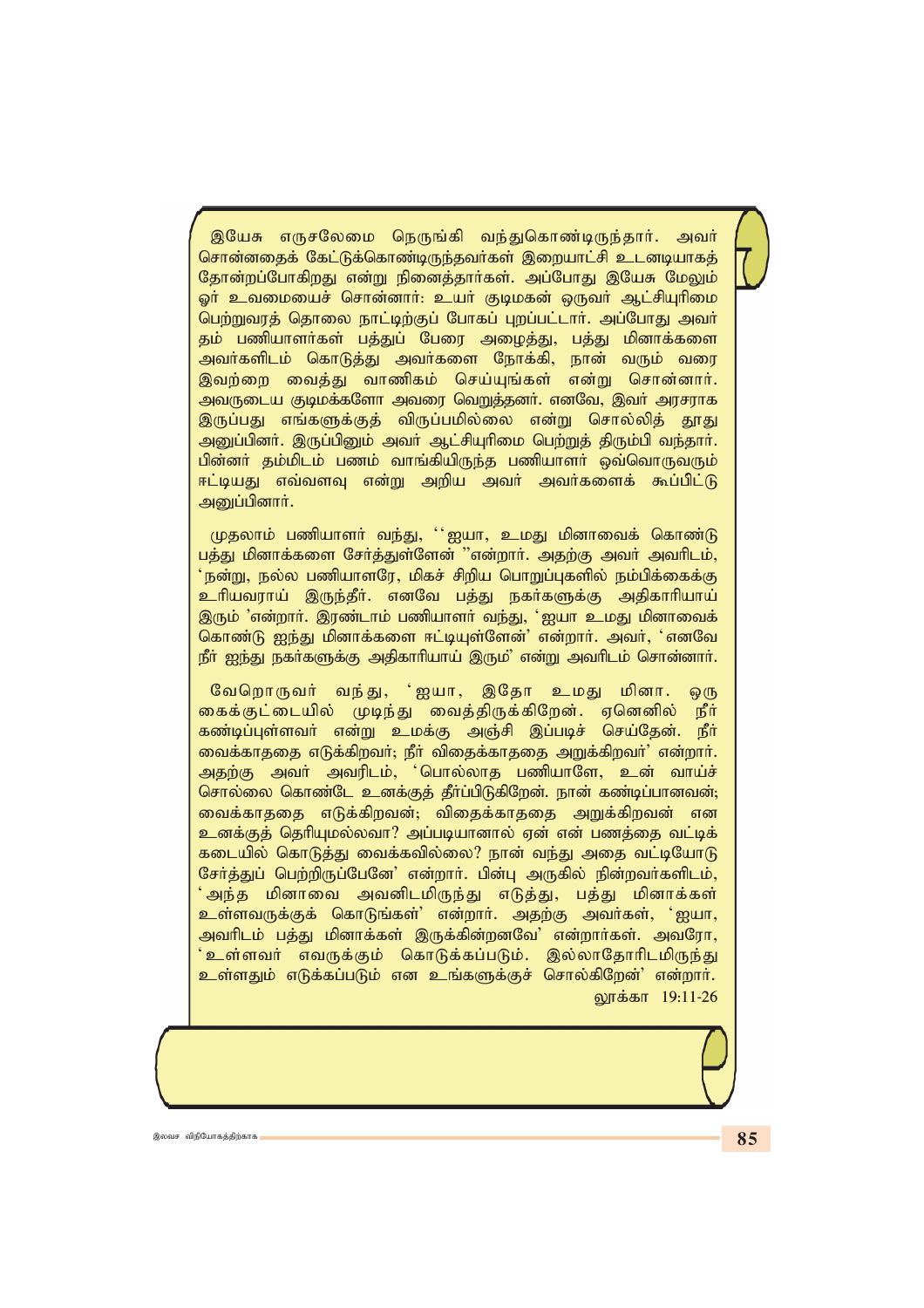எமகு ஆற்றல்கள் கிறமைகள்



இறைதந்தை எமக்களித்த கொடைகள். அவற்றை நாம் விருத்தி செய்ய வேண்டும். *மற்றவர்களின் தேவைக்குப் பயன்படுத்த வேண்டும்.* நன்மை செய்வதற்கு மட்டுமே பயன்படுத்த வேண்டும். பிறர் திறமையை வளர்க்க முயன்றால் எம் திறமை வளரும். இறை மனித உறவை வளர்க்க முடியும்.

## செயற்பா**டு**

- 1. இறைவன் உமக்கு அளித்துள்ள திறமைகளை எவ்வாறு வளர்ப்பீர்?
- 2. அடுத்தவரது திறமைகளைச் சமுதாய வளர்ச்சிக்காக எவ்வாறு பயன்படுத்தலாம்?
- 3. உமது திறமைகளைத் தகுந்த முறையில் பயன்படுத்துவதால் நீர் பெறும் கைமாறு என்ன?



*,d;W kdpjd; jd; jpwikfs; Mw;wy;fisg; gad;gLj;jp vj;jidNah etPd cgfuzq;fisAk;> njhlu;Grhjdq;fisAk; fz;Lgpbf;fpd;whd;. Jupjfjpapy;* விஞ்ஞானம் வளர்ச்சியடைய கண்டுபிடிப்புக்களும் நாளுக்கு நாள் அதிகரித்துக் கொண்டு செல்கின்றன. இத்தகைய கண்டுபிடிப்புக்கள் மனிதனை ஆக்கப்பாதைக்கு இட்டுச் செல்ல வேண்டுமே ஒழிய அழிவுப் பாதைக்கு அல்ல.

எம்மிடம் உள்ள திறமைகளை விருத்தி செய்து வாழும் போது இறைத்தந்தை அனைத்தையும் எமக்குக் கொடுப்பார். எமது ஒவ்வொரு செயலும் இறைத்தந்தைக்கு ஏற்புடையதாக அவரை மகிமைப்படுத்தி அவரை அணுக வேண்டும். நாம் இறையாட்சியைத் தேடும் போது எமது வாழ்வுக்கு தேவையான அனைத்தும் இறைத்தந்தையால் அருளப்படும்.

லூக். 12:22-34 இல் குறிப்பிட்டுள்ளபடி இறைத்தந்தையை எமது அன்றாட வாழ்வில் அனுபவிக்க வேண்டும்.